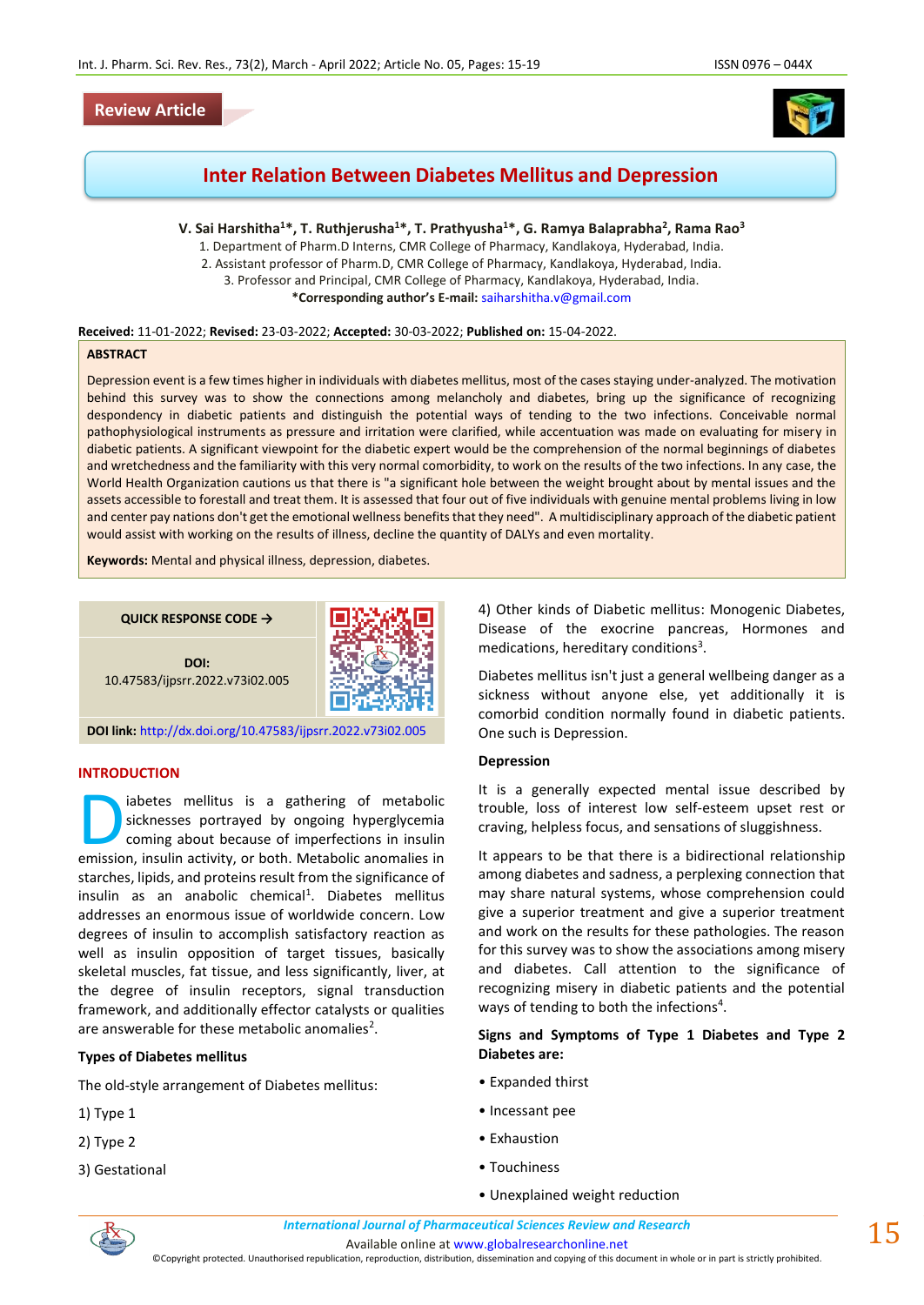- Obscured vision
- Slow mending injuries
- Incessant diseases, like gums or skin contaminations and vaginal diseases

• Presence of ketones in the urine (Ketones are a sideeffect of the breakdown of muscle and fat that happens when there's insufficient free insulin) $5$ .

## **Reasons for Type 1 Diabetes:**

The specific reason for type 1 diabetes is unexplained. Typically, the body's own resistant framework which regularly battles hurtful microbes and infections erroneously obliterates the insulin delivering (islet, or islets of Langerhans) cells in the pancreas. Other potential causes include:

- Hereditary qualities
- Openness to infections and other ecological variables<sup>6</sup>.

## **Reasons for Type 2 Diabetes:**

Type 2 diabetes is brought about by a few variables, including

- Over weight and heftiness
- Insulin opposition
- Qualities
- Openness to infections and other ecological variables<sup>7</sup>.

#### **Reasons for depression:**

• Misuse:

Physical, sexual or psychological mistreatment can make more powerless against sorrow further down the road.

• AGE:

Individuals who are older are at high danger of gloom.

• Certain drugs:

A few medications, for example, isotretinoin (used to treat acne), the antiviral medication interferon-alpha, and corticosteroids, can expand the danger of gloom.

• Orientation:

Ladies are about two times as like as men to become discouraged. The hormonal changes that ladies go through at various seasons of their lives might assume a part.

• Qualities:

A family background of sorrow might build the danger. The hereditary qualities of despondency, as most mental issues are not as basic or straight forward as in simply hereditary infections, for example, absolutely hereditary sicknesses like Huntington's chorea or cystic fibrosis.

• Other individual issues:

Being projected out of a family or gathering can prompts the danger of creating clinical misery.

• Substance abuse: Nearly 30%of individuals with substance abuse issues additionally have major or clinical melancholy. Medications or alcohol briefly helps to have an improved outlook, yet they eventually exacerbate depression.

## **Pathophysiological method:**

Because of the negative perspectives in regards to person's wellbeing and furthermore medical services frameworks, the co-dismalness of diabetes and wretchedness have set off many examinations somewhat recently. In 2015, two distinct surveys $8, 9$  showed three potential headings for the relationship of diabetes and discouragement: the two infections may have a typical etiology, diabetes expanding the pervasiveness or hazard for future melancholy; sorrow expanding the commonness or hazard for future diabetes.

The middle period of beginning of melancholy, ahead of schedule to the center 20s, and the different administration treatment and time of beginning for type 1 and 2 diabetes request two separate methodologies for the sicknesses' co-dreariness. Type 1 diabetes mellitus (DM1) shows up in youth and early adulthood requesting every day insulin infusions forever, while type 2 diabetes mellitus (DM2) shows up sometime down the road, in midadulthood, requesting diet and way of life adjustments, oral medicine or insulin infusions<sup>10</sup>.

Ongoing examinations showed that there are no normal hereditary elements to represent the positive relationship among depression and type 1 or  $2^{11,12}$  diabetes.

In any case, unique natural elements (epigenetic factors) may initiate normal pathways that advance DM2 and melancholy eventually. One significant component is a low financial status that expands the chances for DM2, yet additionally seems, by all accounts, to be a reason for sadness<sup>13</sup>. The other normal foundations for DM2 and melancholy are helpless rest, absence of actual activities and diet. Thinking about these variables, a vital contender for a typical pathway could be the initiation and aggravation of the pressure framework. Ongoing pressure enacts the nerve center - pituitary - adrenal hub (HPA-hub) and the thoughtful sensory system (SNS), expanding the development of cortisol in the adrenal cortex and the creation of adrenalin and noradrenalin in the adrenal medulla<sup>14</sup>. Ongoing hypercortisolemia and delayed SNS actuation advance insulin opposition, instinctive weight and lead to metabolic disorder and DM2<sup>15</sup>. Then again, ongoing pressure has conduct results: noradrenalin, cortisol and different chemicals enact the dread framework deciding tension, anorexia or hyperphagia; similar go between cause tachyphylaxis of the prize framework, which produces discouragement and desires for food, different substances or stress. Abundance cortisol upsets neurogenesis in the hippocampus, a locale engaged with depression as well as in DM2<sup>16</sup>.

Also, constant pressure actuates invulnerable brokenness straightforwardly or through the HPA hub or SNS, expanding the development of incendiary cytokines. High

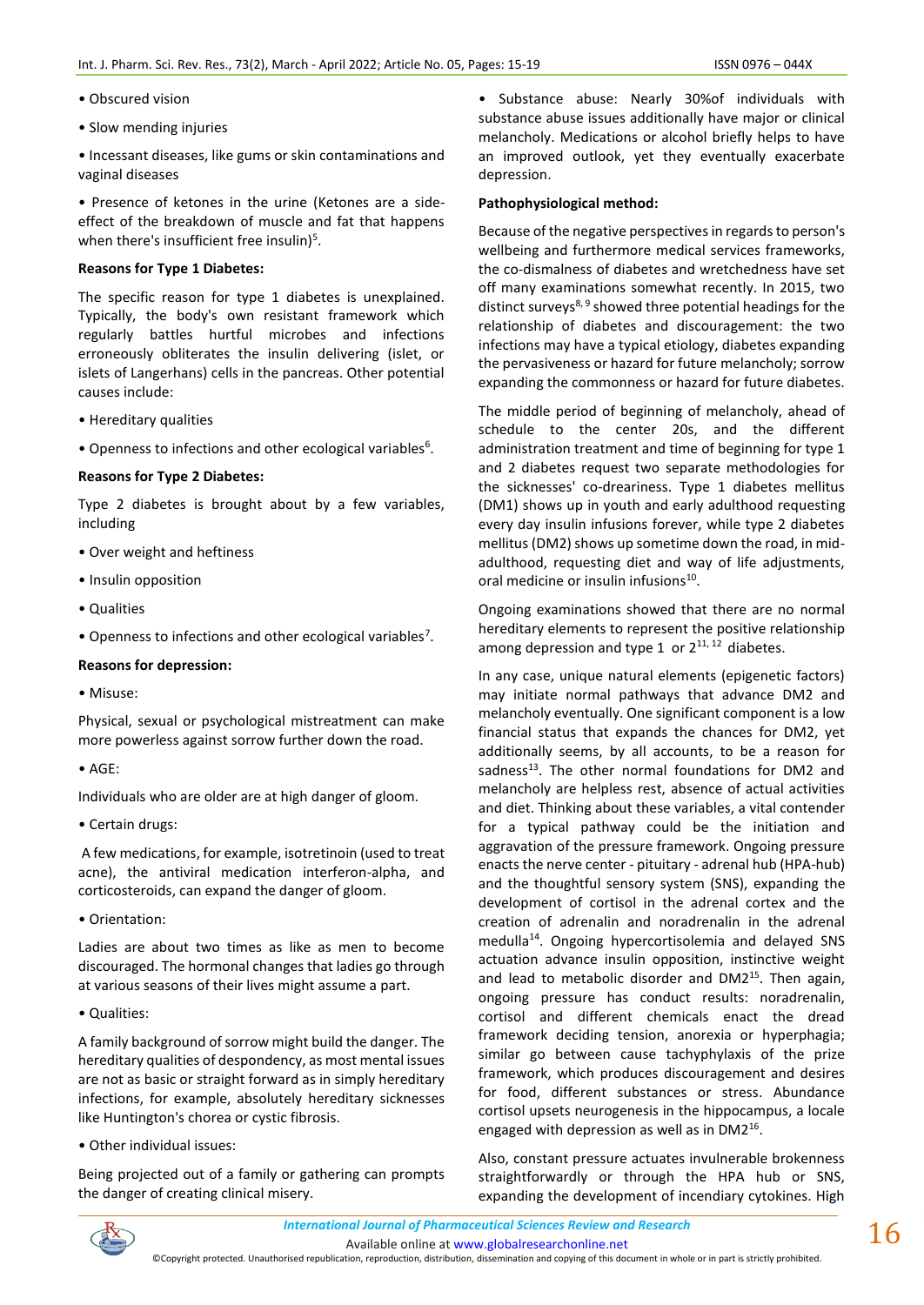measures of fiery cytokines associate with the ordinary working of the pancreatic β-cells, actuate insulin opposition, and in this manner, advance the presence of DM217, 18. Many new examinations propose that provocative reactions are additionally associated with the pathophysiology of despondency. Proinflammatory cytokines have been found to cooperate with a large number of the pathophysiological spaces that describe sadness, including synapse digestion, neuroendocrine capacity, synaptic pliancy, and conduct. half of the patients treated with interferon Alfa foster sadness and patients with despondency had genuinely higher blood levels of cytokines like growth corruption element and interleukin 6 than those without depression<sup>19</sup>.

These connections proposed that pressure (through the persistent weakness of HPA pivot and SNS) and aggravation both advance gloom and DM2, giving a practical normal connection between them. Patients with DM1 need an alternate and more muddled administration of their infection contrasted and DM2: they need a continuous observing of their glycemia, changing insulin portions likewise, diet and actual work. The time of beginning of DM1 is a whole lot sooner than for DM2; the nearby ordered connection among DM1 and beginning of misery is striking, analysis of DM1 and its treatment trouble happen in a period when the individual has an expanded weakness to sorrow<sup>20</sup>. Youngsters and teenagers with diabetes have a few times more noteworthy commonness of despondency than youth without diabetes $^{21}$ . A poor glycemic control in pediatric DM1 is connected with both gloom and lower financial status and the possibilities of wretchedness in these patients increment as glycemic control deteriorates<sup>22</sup>. There are not such countless examinations on DM1 and despondency, however one significant audit regarding the matter confirmations an organic connection: expanded circling cytokines related with immune system diabetes, the absence of insulin influencing neurogenesis and synapse digestion, the impacts of constant hyperglycaemia and those of iatrogenic hypoglycaemia and a hyperactivity in the HPA pivot<sup>23</sup>. Comparably to DM2, it appears to be that DM1 and despondency have normal pathophysiological pathways, as opposed to what it was customarily thought, that the weight of diabetes expands the commonness of sadness.

## **Diabetic danger in depressed patients**

A few investigations conceded that patients with melancholy have an expanded danger of creating DM2. Be that as it may, aside from the components clarified before, different causes have been proposed. A new report in regards to the relationship between the upper use and the glycemic control showed that in grown-ups with diabetes, the utilization of numerous stimulant subclasses expanded essentially the degrees of Hb A1C, proposing that enemy of burdensome treatment might be a danger factor for problematic glycemic control<sup>24</sup>. Earlier investigations recommended that transient enemy of burdensome treatment of nondiabetic discouraged patients has a helpful impact and further develop insulin awareness along with further developing despondency, however on the since a long time ago run, the impacts may be inverse<sup>25</sup>. Noradrenergic antidepressants are an exemption and may prompt debilitated insulin awareness even in nondiabetic patients<sup>25</sup>. Particular serotonin reuptake inhibitor treatment might work on the glycemic control in discouraged DM2 patients and is the main class of antidepressants with affirmed ideal consequences for glycemic control on both short and long haul use<sup>26</sup>. Consistent energizer use fundamentally connects with diabetes hazard, making antidepressants rather than gloom connected with the occurrence of  $DM2^{27}$ . It is critical to comprehend the conceivable adverse consequences of stimulant medications on glycemic control and to attempt to limit them.

While inspecting the impact of diabetes upon discouraged patients, a recent report on 200936 discouraged patients showed that comorbid DM could build the danger of difficulties of melancholy, for example, self destruction and hospitalization<sup>28</sup>.

## **Depression danger in diabetic patients**

A new epidemiological investigation of 90686 members observed that downturn was more pervasive in individuals with diabetes, no matter what the way that they had analyzed or undiscovered diabetes. A similar report showed that tension was more common just in members who knew about their diabetes<sup>29</sup>. One potential clarification may be that the mental weight of being sick might assume a significant part on setting off nervousness and sadness. Nonetheless, the way that in patients with already undiscovered diabetes, despondency had a higher predominance and could be because of a troublesome way of life, like actual idleness, undesirable eating routine or an unpleasant way of life.

Serious hypoglycaemia in patients with DM2 and without against burdensome treatment was emphatically connected with the seriousness of burdensome side effects, free of glycemic control, insulin treatment, way of life elements and diabetic difficulties $30$ . A metaexamination assessing the relationship among sadness and neuropathy in patients with DM2 couldn't explain in the event that the relationship is bidirectional or not<sup>31</sup>.

Speculatively, sorrow could be expanded by hostile to diabetic treatment. A solid relationship between misery in patients in their forties with orally treated diabetes was found, contrasted with patients in their seventies<sup>32</sup>. Unexpectedly, insulin treatment in older individuals with DM2 prompted the improvement of burdensome indications and didn't influence the wellbeing related personal satisfaction of these patients<sup>33</sup>.

Diabetes produces primary changes in the mind: cerebral decay and lacunar infarcts, blood stream changes of both hypo-and hyperperfusion $34$ . Decreases in mind volumes limited to the hippocampus were found in patients with

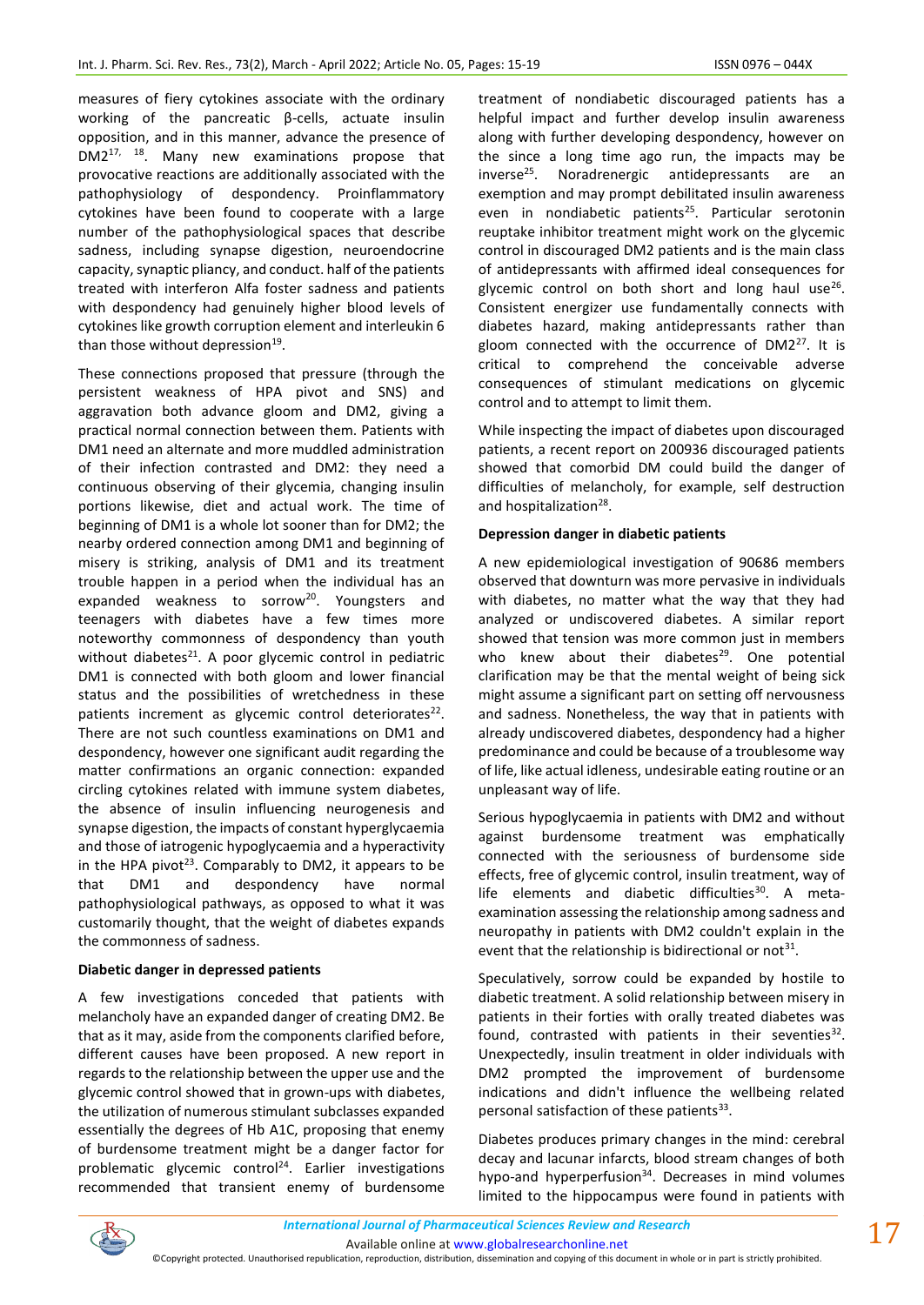diabetes, while a backwards connection between glycemic control and hippocampal volume was available. HbA1C was depicted as the main huge indicator of hippocampal volume<sup>35</sup>. Additionally, gloom is related with neurodegenerative cycles, particularly at the level of the prefrontal cortex and hippocampus<sup>36</sup>. The upgrade of indoleamine 2, 3-dioxygenase chemical movement with the kynurenine pathway actuation and expanded amalgamation of interferon-invigorated quality items engaged with the apoptotic cycle (Tumor rot factor-αrelated apoptosis-instigating ligand, caspase-4, caspase-8, and passing initiating protein kinases) is by all accounts the chief components engaged with the neurodegenerationmelancholy interaction incited by ongoing aggravation<sup>37</sup>.

## **CONCLUSION**

In order to maintain a healthy society, it is necessary to prevent, identify, and treat health problems. However, the World Health Organization warns that there is "a significant gap between the burden caused by mental disorders and the resources available to prevent and treat those disorders. Approximately four out of five people with serious mental disorders living in low- and middle income countries do not receive the mental health services that they require. Depression is still underdiagnosed in diabetic patients and a specialist for diabetic patients would need to be cognizant of this quite common co-morbidity. Multidisciplinary approaches to diabetic patients would help improve their health outcomes.

#### **REFERENCES**

- 1. Ruiz J. Diabète [Diabetes mellitus]. Rev Med Suisse. 2012 Jan 18;8(324):88-90. French. PMID: 23185815.
- 2. Jacobs AM. Diabetes mellitus. Clin Podiatr Med Surg. 1993 Apr;10(2):231-48. PMID: 8481881.
- 3. Kerner W, Brückel J; German Diabetes Association. Definition, classification and diagnosis of diabetes mellitus. Exp Clin Endocrinol Diabetes. 2014 Jul;122(7):384-6. doi: 10.1055/s-0034-1366278. Epub 2014 Jul 11. PMID: 25014088.
- 4. Rakel RE. Depression. Prim Care. 1999 Jun;26(2):211-24. doi: 10.1016/s0095-4543(08)70003-4. PMID: 10318745.
- 5. SCHNEIDER T. Danger signs and symptoms in diabetes mellitus. S Afr Med J. 1955 Jan 15;29(3):59-61. PMID: 14358860.
- 6. Desai S, Deshmukh A. Mapping of Type 1 Diabetes Mellitus. Curr Diabetes Rev. 2020;16(5):438-441. doi: 10.2174/1573399815666191004112647. PMID: 31584373.
- 7. Fletcher B, Gulanick M, Lamendola C. Risk factors for type 2 diabetes mellitus. J Cardiovasc Nurs. 2002 Jan;16(2):17-23. doi: 10.1097/00005082-200201000-00003. PMID: 11800065.
- 8. Berge LI, Riise T. Comorbidity between Type 2 Diabetes and Depression in the Adult Population: Directions of the Association and Its Possible Pathophysiological Mechanisms. *Int J Endocrinol.* 2015;2015:164760.
- 9. Moulton CD, Pickup JC, Ismail K. The link between depression and diabetes: the search for shared mechanisms. *Lancet Diabetes Endocrinol.* 2015;3:461–471.
- 10. Kessler RC, Amminger GP, Aguilar-Gaxiola S, Alonso J, Lee S, Ustun TB. Age of onset of mental disorders: a review of recent literature. *Curr Opin Psychiatry.* 2007;20:359–364.
- 11. Scherrer JF, Xian H, Lustman PJ, Franz CE, McCaffery J, Lyons MJ, Jacobson KC, Kremen WS. A test for common genetic and environmental vulnerability to depression and diabetes. *Twin Res Hum Genet.* 2011;14:169–172.
- 12. Samaan Z, Garasia S, Gerstein HC, Engert JC, Mohan V, Diaz R, Anand SS, Meyre D. Lack of association between type 2 diabetes and major depression: epidemiologic and genetic evidence in a multiethnic population. *Transl Psychiatry.* 2015;5:e618.
- 13. Agardh E, Allebeck P, Hallqvist J, Moradi T, Sidorchuk A. Type 2 diabetes incidence and socio-economic position: a systematic review and meta-analysis. *Int J Epidemiol.* 2011;40:804–818.
- 14. Kyrou I, Tsigos C. Stress hormones: physiological stress and regulation of metabolism. *Curr Opin Pharmacol.* 2009;9:787–793.
- 15. Chrousos GP. Stress and disorders of the stress system. *Nat Rev Endocrinol.* 2009;5:374–381.
- 16. Moulton CD, Costafreda SG, Horton P, Ismail K, Fu CH. Metaanalyses of structural regional cerebral effects in type 1 and type 2 diabetes. *Brain Imaging Behav.* 2015;9:651–662.
- 17. Pickup JC, Crook MA. Is type II diabetes mellitus a disease of the innate immune system? *Diabetologia.* 1998;41:1241– 1248.
- 18. Wang X, Bao W, Liu J, Ouyang YY, Wang D, Rong S, Xiao X, Shan ZL, Zhang Y, Yao P, Liu LG. Inflammatory markers and risk of type 2 diabetes: a systematic review and metaanalysis. *Diabetes Care.* 2013;36:166–175.
- 19. Raison CL, Capuron L, Miller AH. Cytokines sing the blues: inflammation and the pathogenesis of depression. *Trends Immunol.* 2006;27:24–31.
- 20. Herbert J, Goodyer IM, Grossman AB, Hastings MH, de Kloet ER, Lightman SL, Lupien SJ, Roozendaal B, Seckl JR. Do corticosteroids damage the brain? *J Neuroendocrinol.* 2006;18:393–411.
- 21. Grey M, Whittemore R, Tamborlane W. Depression in type 1 diabetes in children: natural history and correlates. *J Psychosom Res.* 2002;53:907–911.
- 22. Hassan K, Loar R, Anderson BJ, Heptulla RA. The role of socioeconomic status, depression, quality of life, and glycemic control in type 1 diabetes mellitus. *J Pediatr.* 2006;149:526–531.
- 23. Korczak DJ, Pereira S, Koulajian K, Matejcek A, Giacca A. Type 1 diabetes mellitus and major depressive disorder: evidence for a biological link. *Diabetologia.* 2011;54:2483–2493.
- 24. Kammer JR, Hosler AS, Leckman-Westin E, DiRienzo G, Osborn CY. The association between antidepressant use and glycemic control in the Southern Community Cohort Study (SCCS) *J Diabetes Complications.* 2015.



Available online a[t www.globalresearchonline.net](http://www.globalresearchonline.net/)